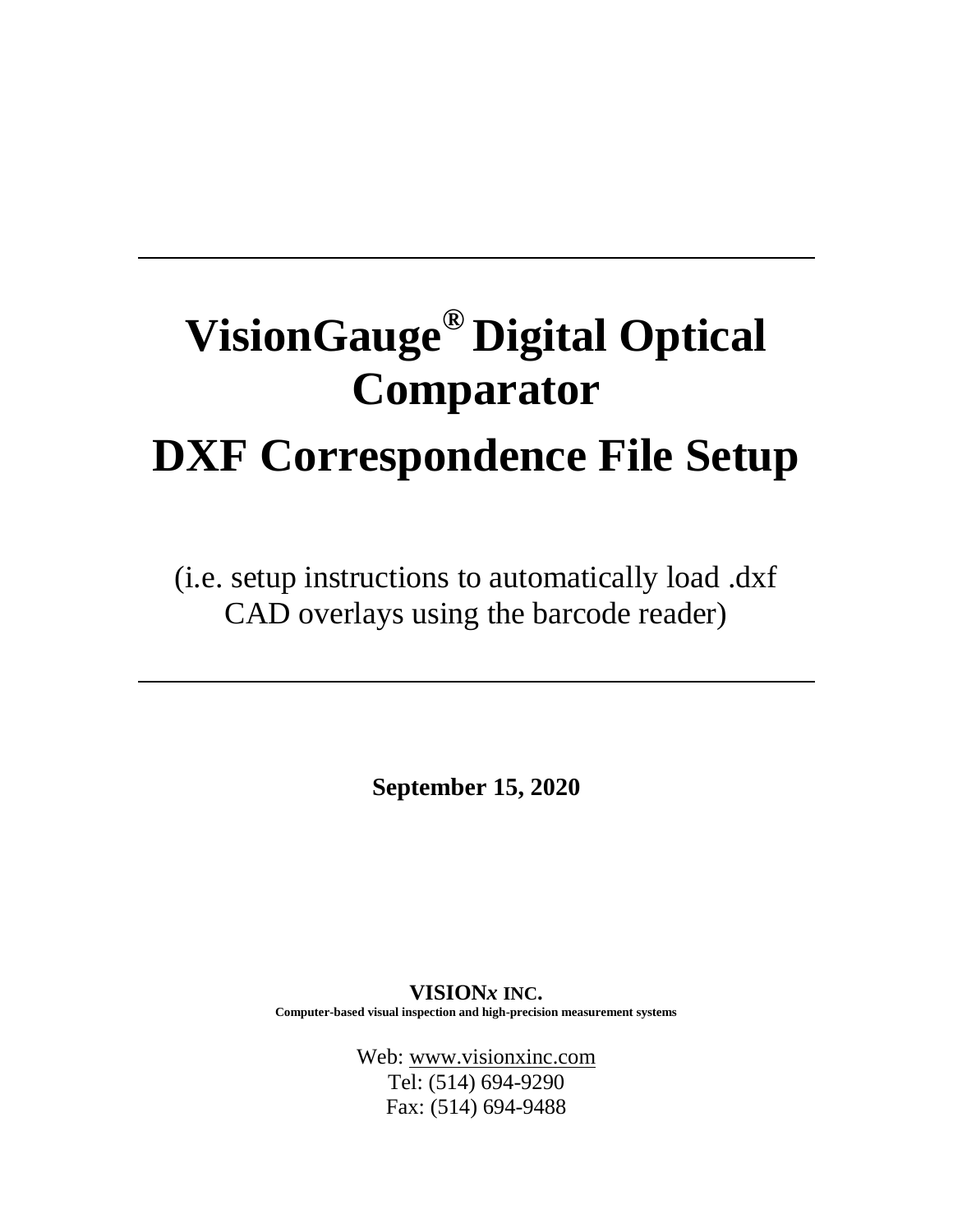The *DXF Correspondence File* enables quick loading of a DXF file into VisionGauge® OnLine and any additional documents (Adobe Readers .pdf files, Microsoft Word .doc files, Microsoft Excel .xls files, etc.) that should be loaded at the same time. You can even open a VisionGauge® OnLine program file (.prg file) into the Program Toolbox automatically when a specific DXF file is loaded. By associating the data read from a barcode to a single DXF file in the VisionGauge® OnLine DXF Correspondence File, system users will be able to simply scan a barcode containing the information for the DXF CAD file, and the CAD file, along with auxiliary documents, will load automatically.

Lastly, you can also select a Measurement Toolbox to load at the same time.

The DXF Correspondence File functionality is found in VisionGauge® OnLine's *Tools – Overlay Toolbox – Settings – Overlay Toolbox Settings…* submenu.

| <b>Overlay Toolbox: Settings</b>                                    |        |
|---------------------------------------------------------------------|--------|
| Enable correspondence file functionality<br>ы                       | OΚ     |
| <b>Browse</b><br>Correspondence file name:                          | Cancel |
| C:\vg0nLine\LiveImage0verlays\DXF\DXF0verlayToolboxCorrespondenceFi | Help   |
| Delay for Loading Ancillary File (in milliseconds): 1000            |        |
| Use correspondence file name as Extended Quick Save file name       |        |
| Display button numbers<br>⋉                                         |        |

Check the "*Enable correspondence file functionality*" checkbox to allow you to choose a correspondence file name. You need to create or modify an existing correspondence .txt file in Notepad and indicate where this correspondence file can be found. Use the "Browse" button to navigate to the correspondence file or type in the path. Vision Gauge<sup>®</sup> Online does allow you to store the correspondence file and associated .DXF files across networks.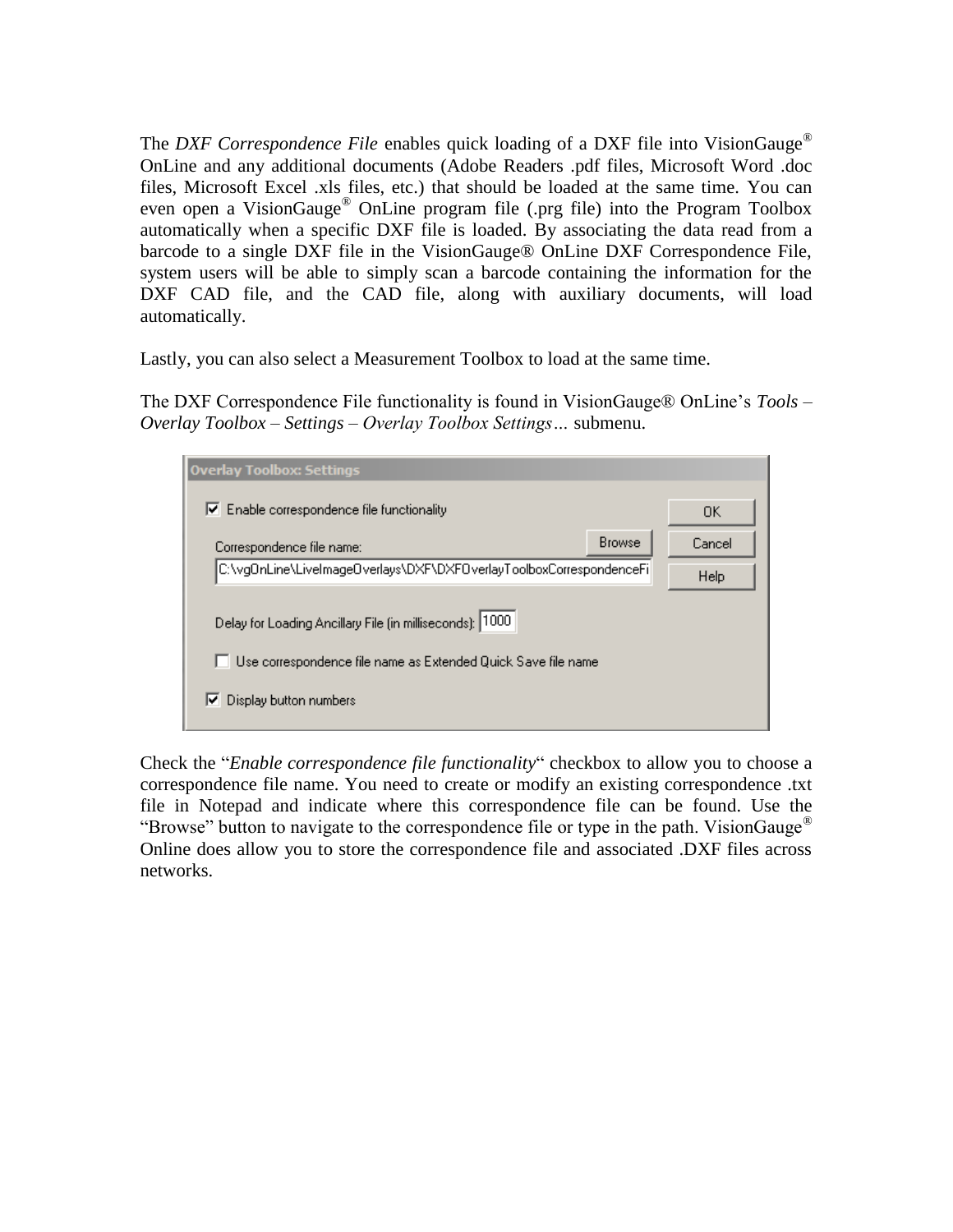#### *Format of the DXF Correspondence File:*

The DXF Correspondence File should be a .txt format file. The default program for opening .txt files is Notepad. Data of each line of the file should be comma-separated. Each line of the file should contain the data for 1 DXF file in the following order, separated by a single comma in between each item and concluding the line with a carriage return:

- *Barcode Data*
- *DXF CAD file path (.dxf format file) or "NONE"*
- *File path of an additional document to load* (will use Windows default file settings for opening the file based on the extension). *or the full directory path to a VisionGauge OnLine program to load or "NONE". [optional] \*\*Please note, that the file path cannot have spaces.*
- *Additional document's top left X-position (in pixels) [optional or 0 if the additional file is "NONE"]*
- *Additional document's top left Y-position (in pixels) [optional or 0 if the additional file is "NONE"]*
- *Additional document's window width (in pixels) [optional or 0 if the additional file is "NONE"]*
- *Additional document's window height (in pixels) [optional or 0 if the additional file is "NONE"]*
- *The file path to a Measurement Toolbox (.mtb) file to load [optional]*

Examples of the contents of a DXF Correspondence File are below:

```
33, C:\LiveImageOverlays\CadFile-01.dxf, C:\CSN_instrucs.pdf, 20, 20, 500, 500
35, C:\LiveImageOverlays\CadFile-02.dxf, C:\DXF_report.xls, 20, 20, 500, 500
1055, C:\LiveImageOverlays\CadFile-03.dxf
50664, C:\LiveImageOverlays\CadFile-04.dxf, C:\VgOnLine\Programs\AutoInspectionPgm4.prg
24, C:\LiveImageOverlays\CadFile-05.dxf, NONE, 0,0,0,0, C:\VgOnline\Setups\Toolbox1.mtb
```
Once the DXF Correspondence file is properly created and loaded into VisionGauge® OnLine, operators will be able to left-click the mouse in the Quick Load input box of the Overlay Toolbox, then scan the barcode associated with the .dxf CAD file that they would like to read-in.